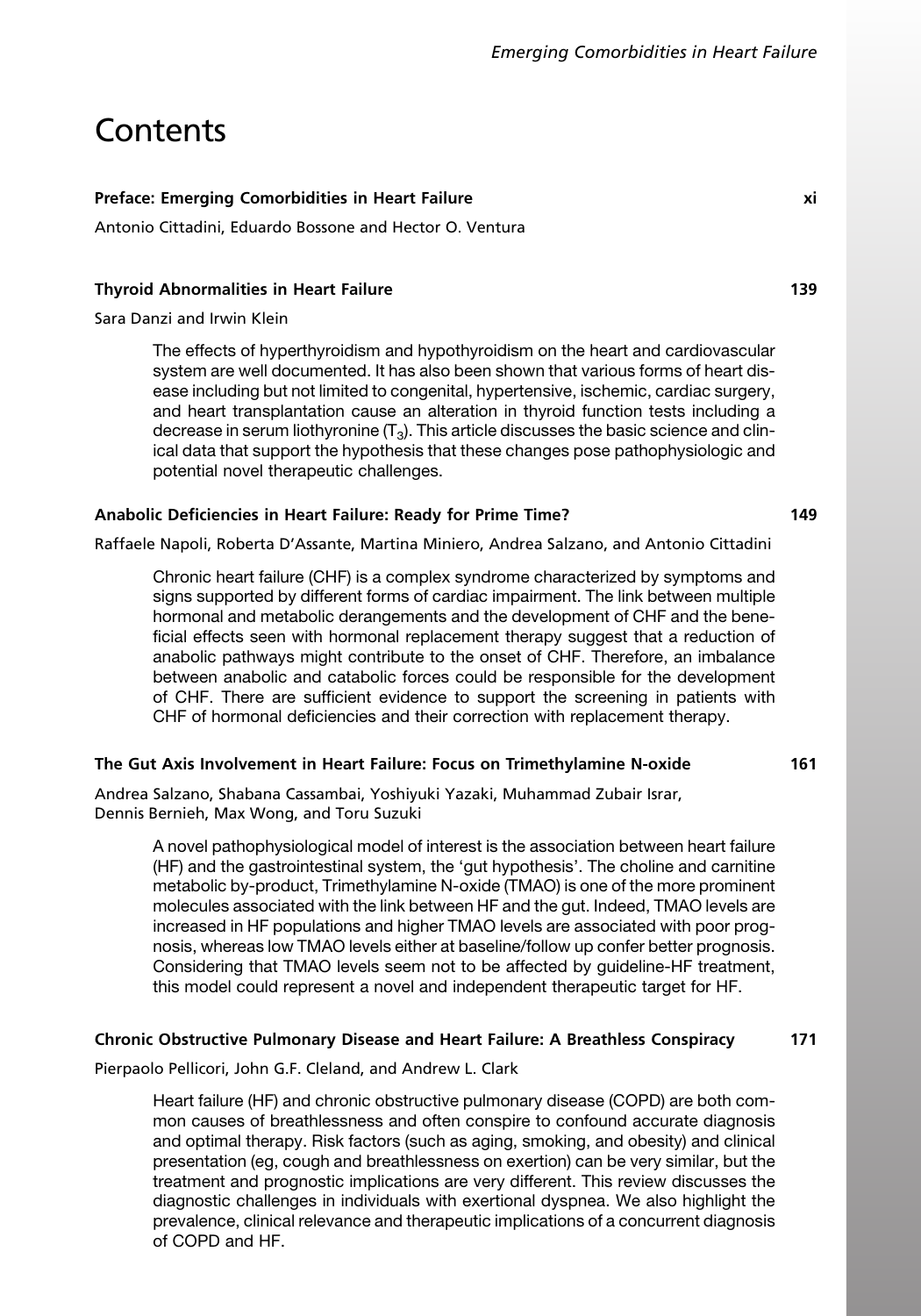# Sleep Breathing Disorders in Heart Failure 1833 (1839) 1833

#### Amanda C. Coniglio and Robert J. Mentz

Sleep-disordered breathing (SDB), including obstructive sleep apnea, central sleep apnea (CSA), and Cheyne-Stokes respiration, is common in patients with heart failure (HF) and associated with lower left ventricular ejection fraction (EF), increased arrhythmia burden, and increased mortality. Continuous positive airway pressure therapy improves short-term and long-term outcomes in HF patients. Adaptive servoventilation (ASV) therapy in patients with low-EF HF with predominant CSA is not recommended. Ongoing trials are evaluating whether ASV will have a role in SDB treatment. Phrenic nerve stimulation is an emerging treatment option that has shown promising outcomes. All HF patients should be screened for SDB.

#### When Pulmonary Hypertension Complicates Heart Failure 191

#### Alberto-Maria Marra, Nicola Benjamin, Antonio Cittadini, Eduardo Bossone, and Ekkehard Grünig

Pulmonary hypertension (PH) often complicates chronic left-sided heart failure, with a remarkable impact on quality of life, exercise capacity, and survival. PH in chronic left-sided heart failure (PH-LHD) is not only caused by backward transmission of pressures but also involves impairment of atrial function, inflammation, and vasoconstriction. Once the left atrium loses its reservoir capacity, usually pulmonary vascular resistances increase. Right atrial dilation commonly represents the first sign of PH-LHD, before right ventricle dilatation and systolic dysfunction develop, leading to right heart insufficiency, and ultimately, right heart failure.

#### Cardiac Cachexia Revisited: The Role of Wasting in Heart Failure 199

Miroslava Valentova, Stefan D. Anker, and Stephan von Haehling

Cardiac cachexia is a co-morbidity of heart failure (HF) defined by a non-edematous weight loss of  $>6\%$  within the previous 6–12 months. Cachexia affects about 10-39% patients with HF and occurs typically in advanced stages of HF, especially in the presence of congestive right ventricular dysfunction. This review elucidates the approaches and pitfalls in the diagnosis of cachexia. It summarizes the prevalence and impact of cardiac cachexia. It also discusses changes in body composition over the course of HF and provides an overview of the mechanisms involved in wasting in HF.

#### The Impact of Obesity in Heart Failure 209

Salvatore Carbone, Carl J. Lavie, Andrew Elagizi, Ross Arena, and Hector O. Ventura

Overweight and obesity adversely impact cardiac structure and function, affecting systolic and diastolic ventricular function. Epidemiologic studies have documented an obesity paradox in large heart failure cohorts, where overweight and obese individuals with established heart failure have a better short- and medium-term prognosis compared with leaner patients; this relationship is strongly impacted by level of cardiorespiratory fitness. There are implications for therapies aimed at increasing lean mass as well as weight loss and improvements in quality of diet for the prevention and treatment of heart failure and concomitant obesity to improve cardiorespiratory fitness.

#### The Cardiorenal Syndrome in Heart Failure 219

# Maria Rosa Costanzo

Abnormal fluid handling leads to physiologic abnormalities in multiple organ systems. Deranged hemodynamics, neurohormonal activation, excessive tubular